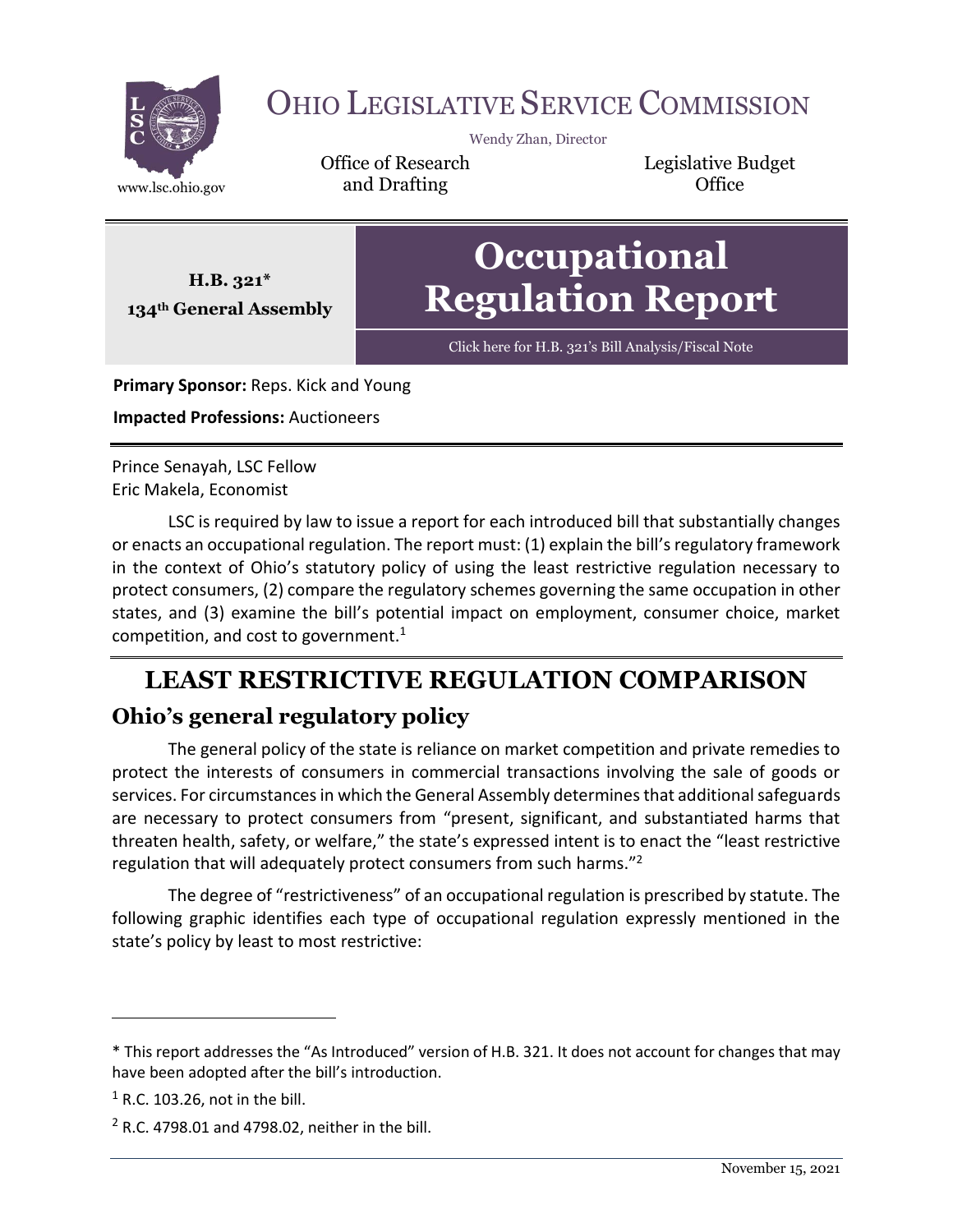

\*CSPL – The Consumer Sales Practices Law

### **Necessity of regulations**

Representative Kick, one of the bill's primary sponsors, testified that the purposes of H.B. 321 are to modernize the process for becoming a licensed auctioneer, eliminate unnecessary barriers to obtaining the license, and protect the "standard of excellence" in the profession. According to sponsor testimony, requiring aspiring auctioneers to undergo an apprenticeship program that consists of live auction experience, an examination, and completion of an approved course of study at an auction school is a significant barrier for entry into the profession. The sponsors assert that the bill's removal of the apprenticeship requirements will make the auctioneer licensing process less burdensome.<sup>3</sup> Proponent testimony suggests that the bill's modified licensing standard will reduce the time required to obtain an auctioneer's license from 14 months to as few as two months.<sup>4</sup>

Based on committee testimony, consumer protection appears to be the impetus for the bill's extension of the auctioneer law, and the associated license requirements, to internet auctions. According to the Ohio Auctioneers Association, it will add another layer of consumer protection by educating practitioners on basic auction business practices, ethics, law, contracts, and trust accounts.<sup>5</sup>

The rationale for the bill's reciprocity provision was not addressed in committee testimony.

### **Restrictiveness of regulations**

Licensure is the most restrictive of all regulatory options identified within the state's general policy on occupational regulations. Accordingly, the policy prescribes a narrow range of situations in which it is appropriate. Specifically, when all of the following circumstances are

<sup>&</sup>lt;sup>3</sup> Representative Darrell Kick[, H.B. 321 Sponsor Testimony,](https://www.legislature.ohio.gov/legislation/legislation-committee-documents?id=GA134-HB-321) June 15, 2021.

<sup>&</sup>lt;sup>4</sup> Wade Baer, Ohio Auctioneers Association, [H.B. 321 Proponent Testimony,](https://www.legislature.ohio.gov/legislation/legislation-committee-documents?id=GA134-HB-321) June 22, 2021.

<sup>&</sup>lt;sup>5</sup> Wade Baer, Ohio Auctioneers Associatio[n, H.B. 321 Proponent Testimony,](https://www.legislature.ohio.gov/legislation/legislation-committee-documents?id=GA134-HB-321) June 22, 2021.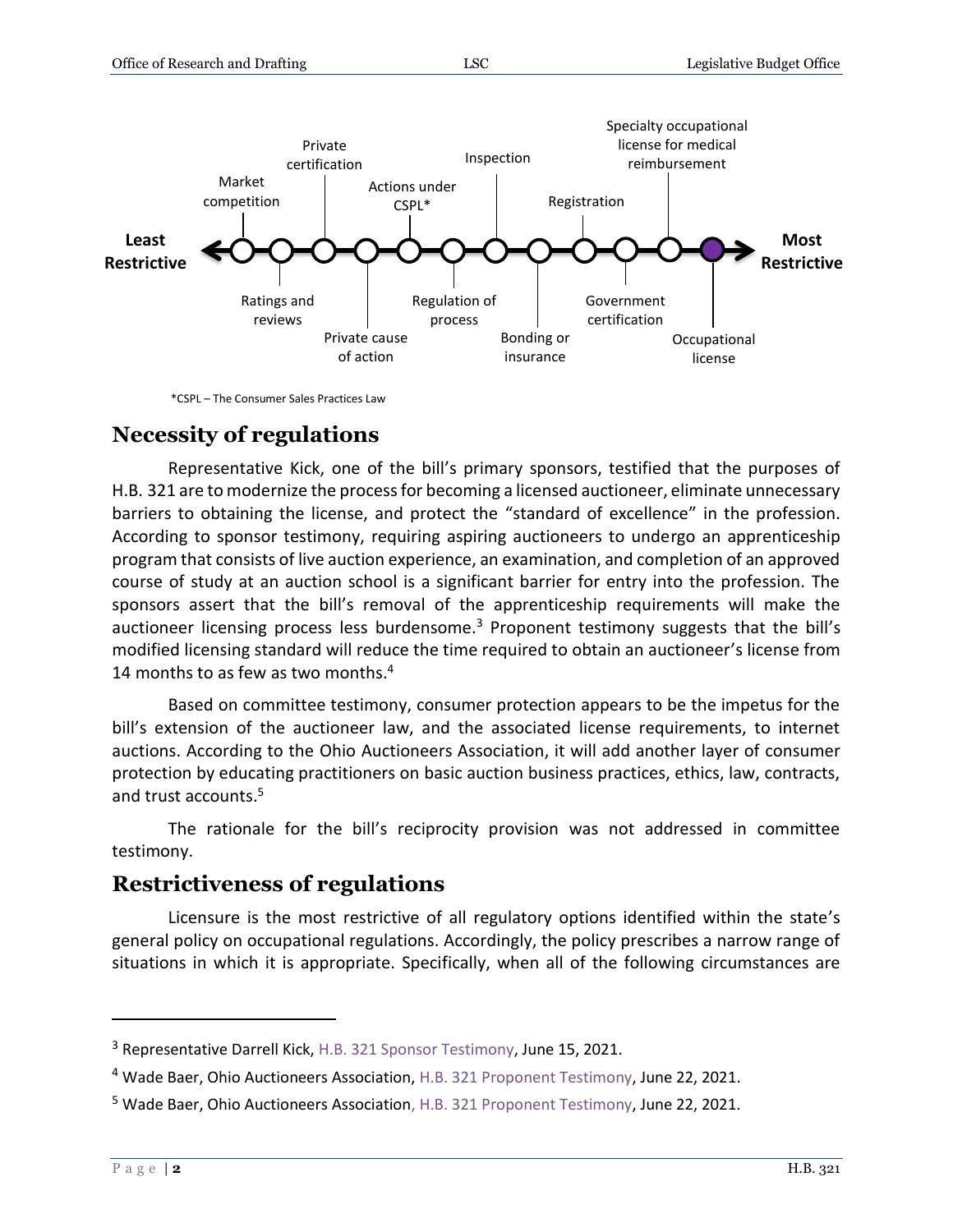present: (1) the occupation involves providing a service regulated by both state and federal law, (2) the licensing framework allows individuals licensed in other states and territories to practice in Ohio, and (3) the licensing requirement is based on uniform national laws, practices, and examinations that have been adopted by at least 50 U.S. states and territories.<sup>6</sup>

There is no federal regulatory framework governing auctions or auctioneers. However, according to the National Auctioneer License Law Officials Association, about half of the states require auctioneers to obtain a state license.<sup>7</sup> The state does not allow out-of-state licensees to conduct auctions in Ohio but the Department is permitted to waive the testing and schooling requirements for nonresident auctioneers who are licensed in one of the 16 states with which Ohio has a reciprocal agreement. Notably, the bill eliminates a similar waiver provision that applies to Ohio residents who are licensed out-of-state.<sup>8</sup> Ohio's auctioneer licensing laws do not appear to be based on a uniform national law or practice.

Ohio's auctioneer license does not appear to be entirely consistent with the state's general occupational regulation policy. It is, however, a policy judgment as to whether the bill's provisions, which modify an existing license, should be subjected to the same scrutiny as legislation that creates new licenses. The bill decreases the restrictiveness of the state's auctioneer regulations in several respects; for instance, by eliminating apprenticeship and oral examination requirements.

It is also a policy judgment as to whether extending the licensure requirement to internet auctioneers is the least restrictive means by which to protect consumers from negligent or deceptive practitioners. The state's general policy on occupational regulation suggests that protecting consumers from fraud, damages from transient vendors, and damages to third parties might be adequately accomplished through strengthening powers under the deceptive practices act, instituting a registration requirement, or requiring the auctioneer to remit a surety bond or to carry liability insurance.<sup>9</sup> The existing auctioneer license comes with some built-in consumer protection measures such as surety bonding and extending those licensing requirements to internet auctioneers certainly appears to level the playing field between in-person and internet auctions. However, it is unclear whether the enhanced consumer protection and competitive fairness in the auctioneering profession that may result from the bill's license requirement outweigh the state policy's general preference for less restrictive occupational regulations.

#### **Other regulatory policies**

The bill modifies an established regulatory framework that applies to auctioneers operating in Ohio. The Department of Agriculture currently administers five auction related licenses: auctioneer, apprentice auctioneer, special auctioneer, auctioneer firm, and auctioneer corporation, partnership, or association. There are more than 3,200 active licensees among those

 $6$  R.C. 4798.02, not in the bill.

<sup>7</sup> National Auctioneer License Law Officials Association, [States with no License Law.](http://www.nalloa.org/category/us-states-with-no-license-law/)

<sup>8</sup> R.C. 4707.07(D) and 4707.12.

<sup>9</sup> R.C. 4798.02, not in the bill.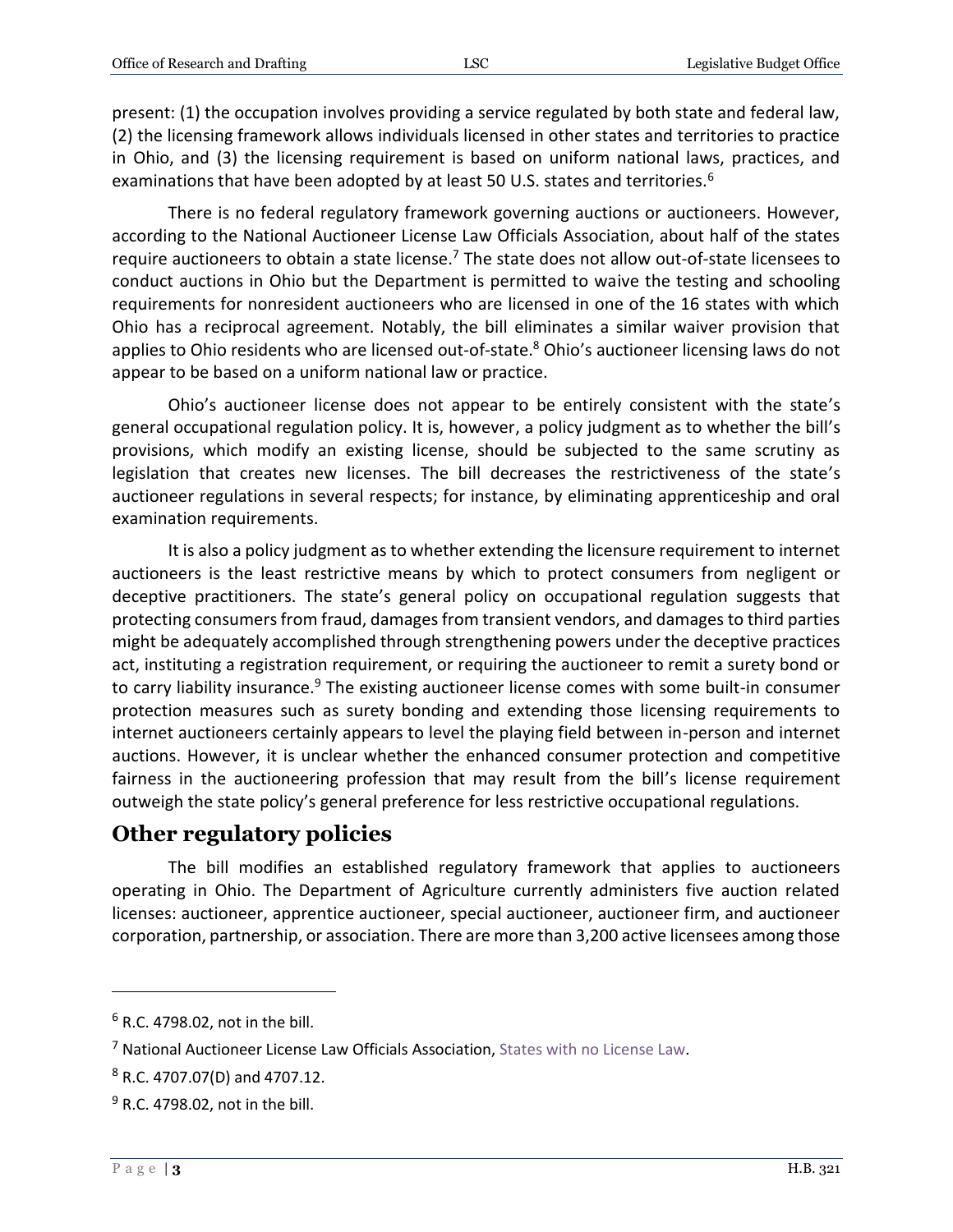categories.<sup>10</sup> The law does not contain a general statement explaining the state's intent in regulating auctioneers.

# **IMPACT STATEMENT**

# **Opportunities for employment**

In FY 2020, there were over 2,500 auctioneers licensed in Ohio, not including 100 active apprentice auctioneer licenses and two active special auctioneer licenses. The bill's requirement that auctioneers participate in eight hours of continuing education every two years may make it somewhat more costly for these auctioneers to maintain their licenses. This would be true for new auctioneers also. However, the bill's removal of the requirements that a person serve as an apprentice auctioneer and pass an oral examination before obtaining licensure as an auctioneer make initial entry into the field somewhat easier.

### **Market competition and consumer choices and costs**

The bill's elimination of the current exemption of sales of real or personal property conducted over the internet from the law governing auctioneers (including licensure requirements) may reduce the number of people authorized to perform on-line auctions in Ohio. According to the Department of Agriculture, consumers of live auctions are more sensitive than consumers of online auctions to changes in the number of available auctioneers due to the skill and training required to perform a live auction. The bill is unlikely to have a significant impact on the number of auctioneers conducting live auctions in Ohio. Therefore, it is unlikely that the bill would have a significant impact on market competition or consumer choices and costs.

#### **Cost to government**

For the costs of the bill to the government, please see the [LBO fiscal note.](https://www.legislature.ohio.gov/download?key=17153&format=pdf)

# **SUMMARY OF PROPOSED REGULATIONS**

H.B. 321 has three provisions that appear to increase the restrictiveness of occupational regulations governing auctioneers. The first institutes a continuing education requirement for licensed auctioneers, the second eliminates the authority of the Department of Agriculture to waive schooling requirements for out-of-state licensees who are residents of Ohio, and the third requires licensure to conduct auctions over the internet. The bill also includes several provisions that relax or eliminate regulations – such as eliminating the apprentice and special auctioneer licenses or removing the oral examination requirement for new licensees.

For a full explanation of the bill's provisions, see H.B. 321'[s Bill Analysis.](https://www.legislature.ohio.gov/download?key=16991&format=pdf)

# **Continuing education**

The bill requires a licensed auctioneer or auction firm manager to complete eight continuing education hours prior to renewing their biennial license. Three hours must consist of course instruction in the law governing auctioneers, contract law, the Uniform Commercial Code, auction ethics, or trust or escrow accounts. The remaining five hours must consist of course

<sup>&</sup>lt;sup>10</sup> Ohio Department of Agriculture, [Auctioneers: About Us.](https://agri.ohio.gov/wps/portal/gov/oda/programs/auctioneers/about-us/)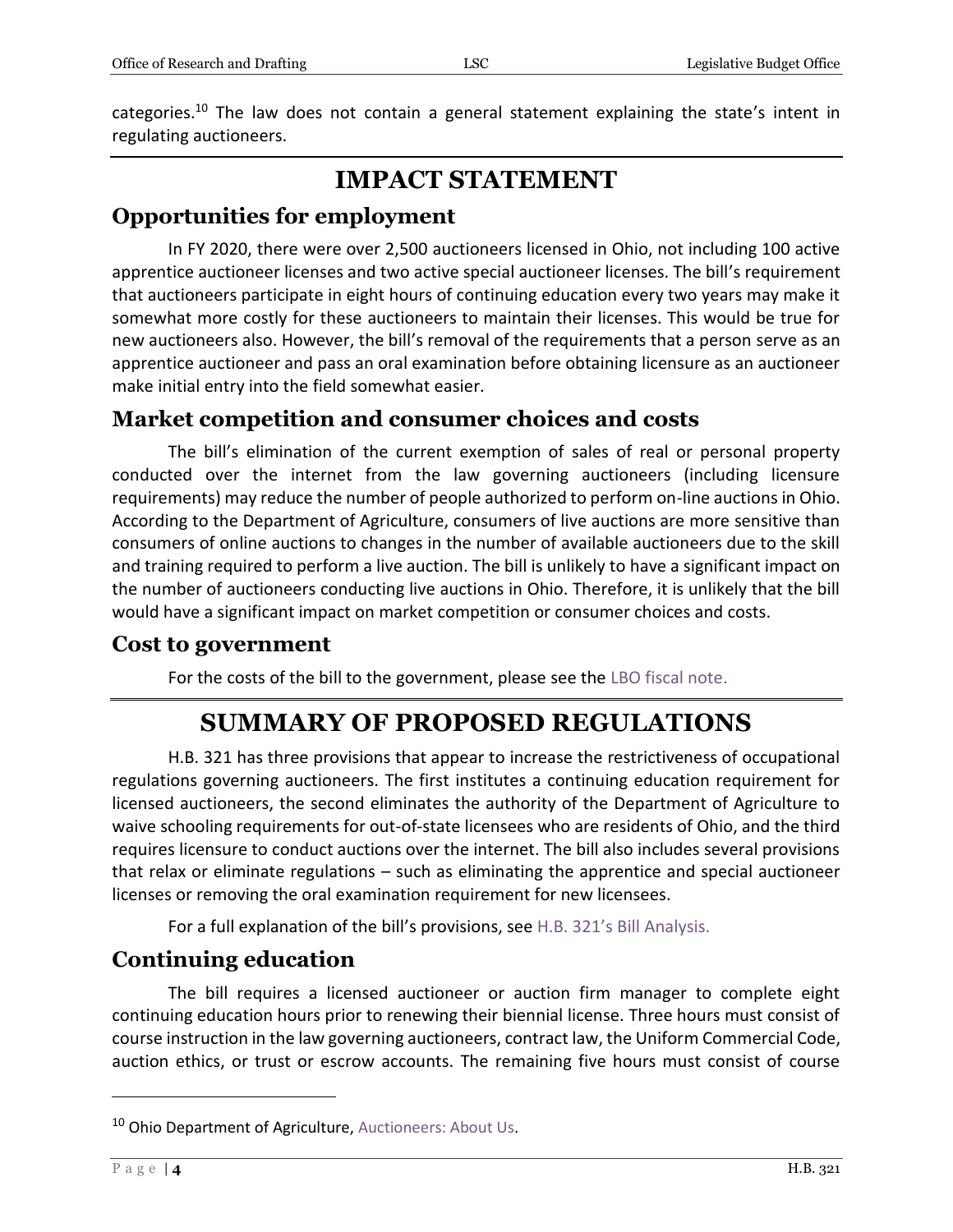instruction in advertising and marketing, business math and accounting, insurance and liability, federal firearms law, business management, or motor vehicle, real estate, or personal property auctions. The bill requires auctioneers and auction firm managers to include with their license renewal application an affidavit attesting that the applicant has completed the required number of hours of continuing education.<sup>11</sup>

### **Reciprocity**

The bill eliminates the Department of Agriculture's authority to waive "schooling and apprenticeship" requirements for Ohio residents who hold an auctioneer's license from another state. The apprenticeship requirement is eliminated altogether by the bill so the Department's authority to waive it is rendered moot. However, the waiver provision remains meaningful with respect to the schooling requirement. Ohio residents who are licensed in a state with which Ohio has a reciprocal agreement are permitted to skip the (generally) required course of study under current law. But the bill eradicates this potential shortcut to obtaining licensure.

In contrast, the bill retains a similar waiver provision that applies to "testing and schooling" requirements for nonresident out-of-state licensees.<sup>12</sup>

#### **Internet auctions**

The bill eliminates the current exemption of sales of real or personal property conducted over the internet from the law governing auctioneers (including licensure requirements). The current exemption applies unless the internet auction is conducted in conjunction with a live auction.

Continuing law, unchanged by the bill, exempts all sales conducted at auction (in person or over the internet) by the property owner so long as the property was not acquired for resale purposes. Auction mediation companies – which provide an internet forum for silent, electronic auctions of real and personal property – are also exempt. Therefore, it does not appear that the bill would subject personal use of internet auction websites (like eBay) or the sites themselves to the state's auctioneer law. The bill also clarifies that auction firms may provide auction services for online or live auctions. Current law does not stipulate the type of auctions for which services may be provided by an auction firm. An online auction is an auction or sale at auction of real or personal property that is conducted via a website or similar interactive communication media in which the website or communication media accepts or rejects bids and declares items, parcels, or lots sold. A live auction is an auction that is hosted by an auctioneer with the audience of bidders and the auctioneer in the same physical location.

The bill clarifies that an auction firm license is not required when personal property is taken on consignment for free for subsequent sale at auction. Further, the bill clarifies that a person who takes personal property on consignment for sale at auction is not a consignee if the person does not take such property in the regular course of business.<sup>13</sup>

 $11$  R.C. 4707.07(B) and 4707.10(C).

 $12$  R.C. 4707.07(D).

 $13$  R.C. 4707.01 and 4707.02(B).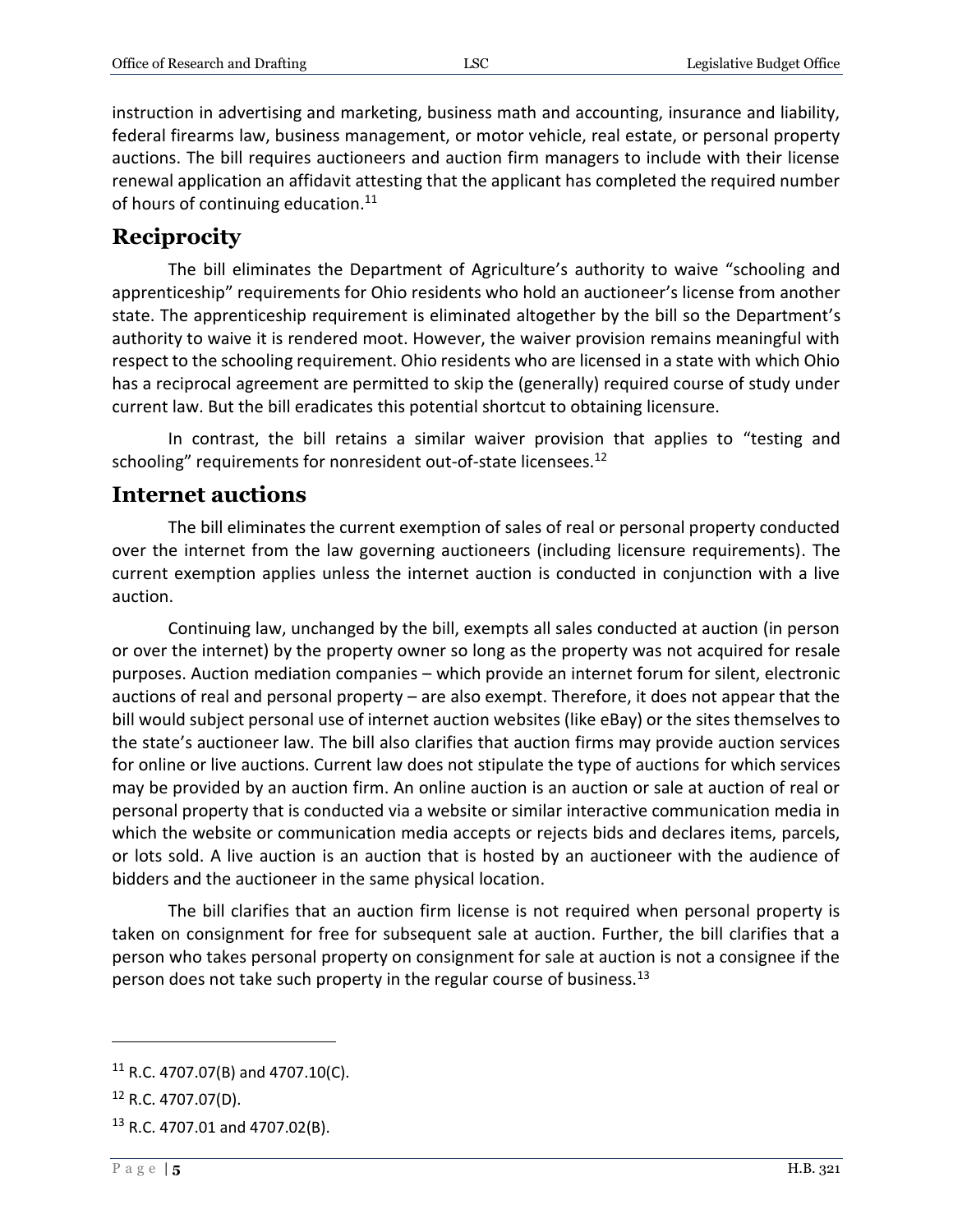# **Provisions that relax or eliminate regulations**

The bill removes the requirement that a person serve as an apprentice auctioneer for at least 12 months, and participate (under supervision) as a bid caller in at least 12 auctions prior to becoming a licensed auctioneer. The bill also relaxes examination requirements for prospective auctioneers by:

- **Eliminating the oral examination requirement;**
- Requiring the Department of Agriculture to hold the written examination 12 times per year, rather than four times per year; and
- **Eliminating the requirement that a suspended auctioneer retake the examination as a** condition of license reinstatement.

The bill eliminates the apprentice auctioneer license (which is rendered moot due to the removal of the apprenticeship requirement) and the special auctioneer license (which, according to an official from the Department of Agriculture, is used by only three persons).<sup>14</sup>

# **COMPARISON TO OTHER STATES**

The table below describes the laws of the surrounding states governing auctioneer continuing education, reciprocity for residents holding an out-of-state license, and application of auctioneer law to internet auctions. Michigan does not license auctioneers at the state level but local governments are authorized to issue licenses.<sup>15</sup> None of the other surrounding states grant reciprocity to resident out-of-state licensees or fully exempt internet sales from auctioneer law.

| <b>Auctioneer Licensing in Surrounding States</b> |                                                                                                                                     |                                                                      |                                                  |  |
|---------------------------------------------------|-------------------------------------------------------------------------------------------------------------------------------------|----------------------------------------------------------------------|--------------------------------------------------|--|
| <b>State</b>                                      | <b>Continuing Education</b>                                                                                                         | <b>State Resident Operating</b><br><b>Under Out-of-State License</b> | <b>Exemption for Internet</b><br><b>Auctions</b> |  |
| Indiana $16$                                      | Generally, requires a<br>licensee to complete<br>16 hours of continuing<br>education every four years.<br>Six hours must be in core | No provision.                                                        | No exemption.                                    |  |
|                                                   | areas and ten hours in<br>elective areas (criteria for<br>core and elective areas are<br>established by statute).                   |                                                                      |                                                  |  |

<sup>14</sup> R.C. 4707.04(C) and 4707.08(A), amended; R.C. 4707.071 and 4707.09, repealed.

 $15$  Mich. Comp. Laws 67.1 and 91.1.

<sup>16</sup> Ind. Code Ann. 25-6.1-9-1, 25-6.1-1-2, and 25-6.1-3-1.